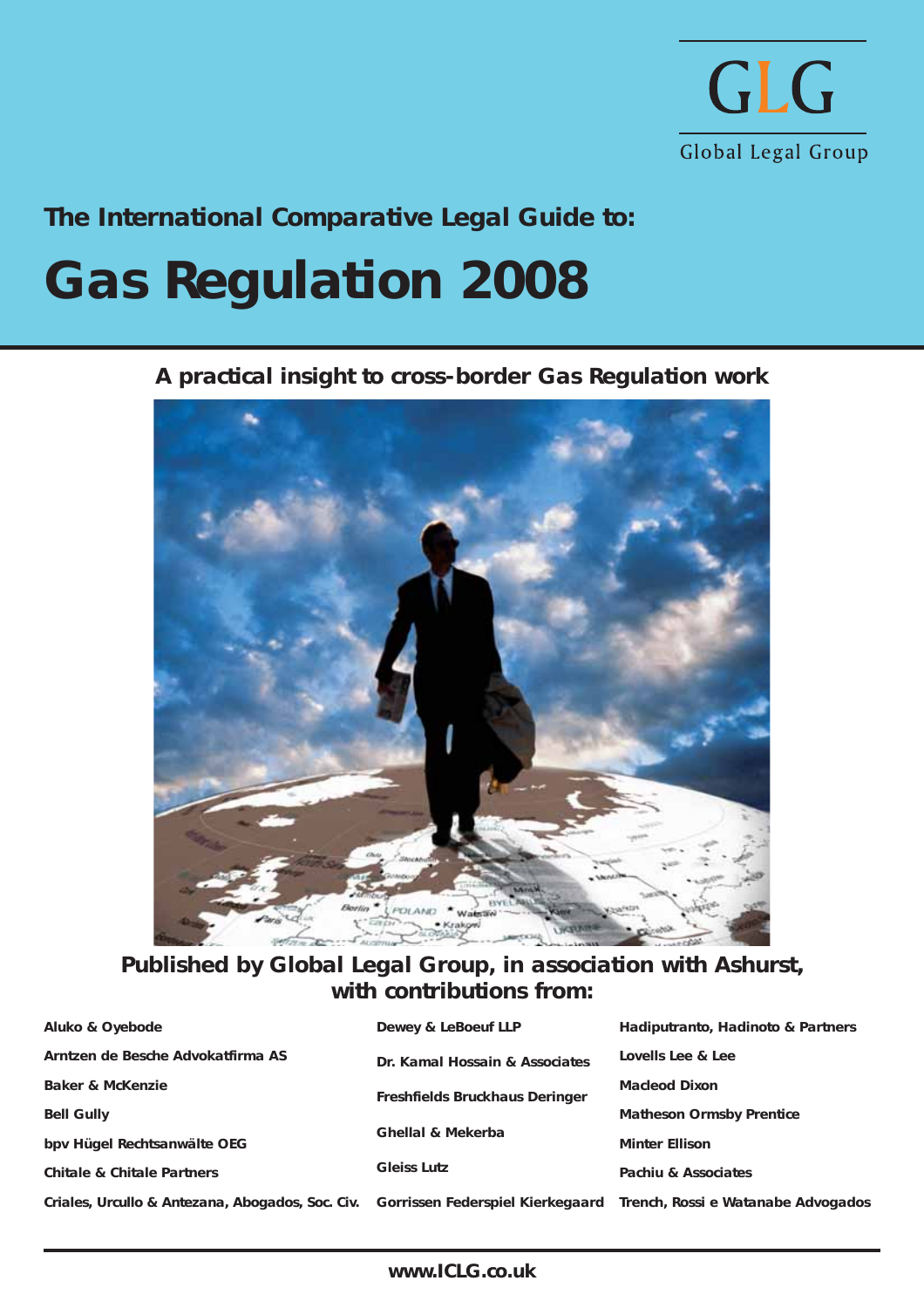### **Chapter 3**

### **Ghellal & Mekerba**



# **Algeria**

### **1 Overview of Natural Gas Sector**

**1.1 A brief outline of Algeria's natural gas sector, including a general description of: natural gas reserves; natural gas production including the extent to which production is associated or non-associated natural gas; importation and exportation of natural gas, including liquefied natural gas (LNG) liquefaction and export facilities, and/or receiving and re-gasification facilities ("LNG facilities"); natural gas pipeline transportation and distribution/transmission network; natural gas storage; and commodity sales and trading.**

Algeria natural gas reserves represent nearly 3% of total world reserves and Algeria is the sixth producer country in the world. Algeria's proven natural gas reserves, the seventh largest in the world, amount to more than 4.5 trillion cubic meters, and represent more than 56% of its total hydrocarbon reserves. More than 60% of the gas is associated. The country holds one of the world's major natural gas fields at Hassi R'Mel, where one fourth of its dry gas is produced (40 million cubic meters per day). After the announcement, in 2003, of a major natural gas discovery in the Reggane basin, located in the south western part of the Saharan Platform, Algeria announced, in 2006, the discovery of an another important natural gas reserve which is considered as the most important deposit in the Mediterranean region.

In 2006, Natural gas production reached 150 billion cubic meters including 25.4 billions cubic meters in partnership.

The country exported, in the same time, 37.8 billion cubic meters of gas and 38.7 million cubic meters of LNG (Liquefied natural gas). Algeria is considered as the fourth exporter of LNG and as the sixth producer of gas. By 2010, the country intends to export more than 85 billion cubic meters (Bcm) of gas (all types). No natural gas is imported.

Sonatrach, the national gas and oil giant and leading African company is the second LNG exporter worldwide, the third natural gas exporter, and the twelve energy company. According to Sonatrach, "With 17 discoveries made in 2006, gas discoveries revealed a volume of 44, 95 MTOE. Combined with the boosted capacity of the large Hassi R'Mel field, these discoveries further enhance the group's strong gas production and export capacity".

are two major pipelines connecting the Algerian

Mediterranean coast to Europe. The first, named "Transmed" or Enrico Mattei, connects Hassi R'mel to mainland Italy via Tunisia and Sicily. The second is called MEG, or "Pedro Duran Farell", and connects to Cordoba, Spain, via Morocco. These two pipelines have a combined export capacity of 34 Bcm. A third pipeline, "MEDGAZ", is currently under construction and should be finished by December 2008. It will link Beni Saf in Algeria, directly to Spain and will have an initial capacity of 8 Bcm a year.

Two additional international pipeline projects are underway: the first concerns a Trans-Saharan pipeline, linking Nigeria to Europe via Niger and Algeria. The second is an additional pipeline between Algeria and Italy, via Sardinia.

Algeria mainly exports LNG from Arzew. It also exports LNG from Skikda and Algiers.

The sale of Algerian gas relies heavily on long term contracts, although some Algerian LNG can be found on spot markets.

### **1.2 To what extent are Algeria's energy requirements met using natural gas (including LNG)?**

In 2005, more than 36.3% of the energy consumed domestically was provided by natural gas, thus making it the country's largest source of energy. Algerian policy is to increase the use of natural gas as a source of domestic energy in order to see its use reach a level of 30 Bcm by 2010. In 2006, the domestic consumption of natural gas was around 23,740 million cm, which represents more than 50% of the global energy consumed domestically.

### **1.3 To what extent are Algeria's natural gas requirements met through domestic natural gas production?**

Domestic natural gas requirements are met through the country's own production.

### **1.4 To what extent is Algeria's natural gas production exported (pipeline or LNG)?**

Please refer to question 1.1 for more information on pipelines and LNG terminals.

### **2 Development of Natural Gas**

**2.1 Outline broadly the legal/statutory and organisational framework for the exploration and production ("development") of natural gas reserves including:**

> **principal legislation; in whom the State's mineral rights to natural gas are vested; Government authority or authorities responsible for the regulation of natural gas development; and current major initiatives or policies of the Government (if any) in relation to natural gas development.**

**Introductory note**: Act N.05-07 of April 28, 2005 (hereinafter The

### **WWW.ICLG.CO.UK ICLG TO: GAS REGULATION 2008**

© Published and reproduced with kind permission by Global Legal Group Ltd, London

**Amine Ghellal**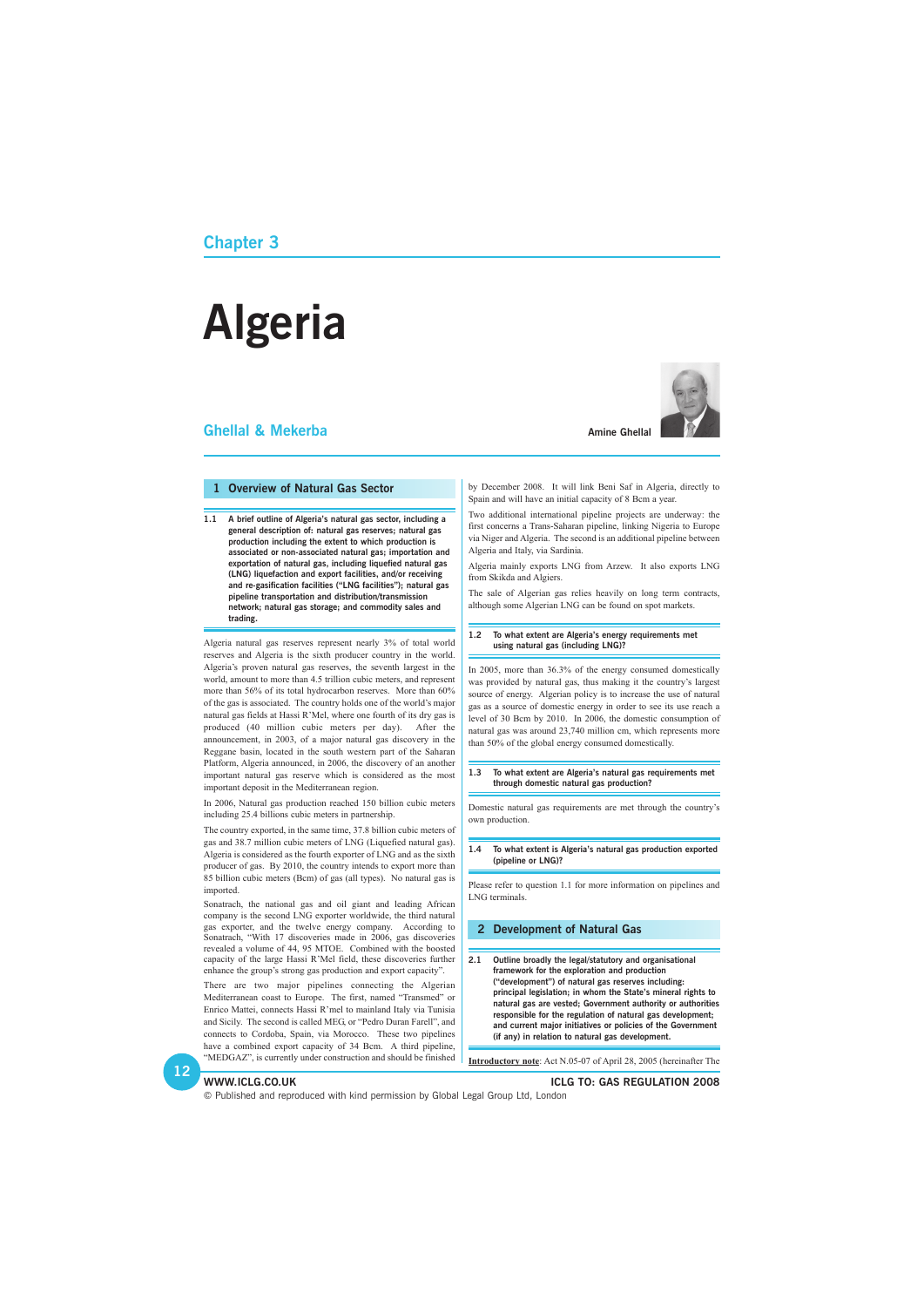

### **ICLG TO: GAS REGULATION 2008**

© Published and reproduced with kind permission by Global Legal Group Ltd, London

 $\blacksquare$ 

### **Ghellal & Mekerba** Algeria Algeria Algeria Algeria Algeria Algeria Algeria Algeria Algeria Algeria Algeria Algeria

Act), which was mainly intended to liberalise the hydrocarbon market, is currently the cornerstone of the Algerian gas exploration and production regulation. The rules set out in The Act apply to all hydrocarbons, gas included. However, some of its content is specific to the Gas sector. The relevant specificities concern ALNAFT duties with regard to gas, gas sales contracts, and greenhouse gas emissions.

The Act was modified and completed by Ordinance N.06-10, 29 July 2006. The reform contains several important amendments. SONATRACH is granted an automatic 51% stake in all exploration and/or exploitation contracts (hereinafter "E/E contracts"). For refining and pipeline transportation, the said Ordinance limits the percentage of the foreign partner's stake in these activities to a maximum of 49%. Moreover, and concerning these activities, the modified Act states that concessions can only be granted to Sonatrach. Other amendments pertain to the fiscal regime applied to contracts signed under the previous hydrocarbon act of 1986. In the main, the fiscal rules applied to foreign investors that have signed such contracts shall remain constant. However, the said investors shall be subject to two additional taxes.

**Ownership**: Under The Act, modified, hydrocarbon resources are the property of the State until they are extracted within the framework of an E/E contract. Once extracted, the said hydrocarbons become the property of the contracting entity. The State does not have any financial involvement and the new law leaves all liability of the State or of the National Agency for the development of hydrocarbon resources (hereinafter ALNAFT): the new Act stipulate "Under no circumstances, shall a direct or indirect link be established by a contracting party or any other party with ALANFT or the State, nor shall any claim, direct or indirect, be made against ALNAFT or the State in connection with damages or consequences, of any kind, resulting from oil operation and/or their conduct."

**Institutional framework**: Due to the liberalisation process, and in order to avoid a permanent conflict of interest, The Act provides that the State may recover a number of the prerogatives that were previously assumed by SONATRACH. These prerogatives are dispatched between two new agencies; namely:

- Exploration phase: Generally, the maximum length of the exploration phase is 7 years. Under exceptional circumstances this period can be extended either by 6 months, 3 years or 5 years.
- 2. Exploitation phase: The exploitation phase cannot go over 25 years. However, in the case of dry gas deposits, the exploitation period is extended to 30 years.
- (i) The "Hydrocarbon Regulatory Authority" (hereinafter the Authority), which chiefly has a regulatory role and intervenes in transportation and downstream fields.
- (iii) The "National Agency for the development of hydrocarbon resources" (hereinafter ALNAFT) which is entrusted with very wide missions in respect of upstream activities. It is notably empowered to deliver prospecting authorisations. It is moreover entrusted to conduct calls for bids, and to evaluate bids pertaining to exploration and/or exploitation activities. It signs the E/E contracts.
- **2.2 How are the State's mineral rights to develop natural gas reserves transferred to investors or companies ("participants") (e.g. license, concession, service contract, contractual rights under Production Sharing Agreement?) and what is the legal status of those rights or interests under domestic law?**

*Stricto sensu*, the State's mineral right to develop natural gas resources is ground on a mining title granted exclusively to ALNAFT. In order to undertake these activities, investors shall beforehand conclude an E/E contract with ALNAFT. The legal status of this type of contract is addressed in details below (please refer to question 2.3).

### **2.3 If different authorisations are issued in respect of different stages of development (e.g., exploration or production arrangements), please specify those authorisations and briefly summarise the most important (standard) terms (such as term/duration, scope of rights, expenditure obligations).**

An investor wishing to undertake a gas development activity may require different forms of authorisations.

- **Environmental impact study**: The legislator specifies that before undertaking an activity falling within the ambit of The Act, an entity must first prepare an environmental impact study and submit it to the Authority for approval. The study shall encompass an environment management plan containing a description of preventive measures and environment risk management measures.
- $\blacksquare$ **Prospecting authorisation**: A prospecting authorisation can be awarded by ALNAFT to an entity applying for a permission to conduct hydrocarbon prospective work. The duration of such an authorisation must not exceed two years. The authorisation does not provide the holder with an exclusive right to conduct prospecting activities.
- **E/E contract**: Generally, the contracting entity is selected  $\blacksquare$ through a call for bids. The E/E contract, as well as its amendments, shall be signed by ALNAFT and the investors. It must also be approved by a decree from the executive council.

The said contract provides the contracting entity with an exclusive right to explore and/or exploit within a certain perimeter. All hydrocarbons extracted within the framework of the contract become the property of the contracting entity, which shall then be subject to a royalty in accordance with the contractual terms and conditions.

E/E contracts provide for two successive phases:

Deposits that have already been discovered can be the object of a contract that only includes an exploitation phase.

### **2.4 To what extent, if any, does the State have an ownership interest, or seek to participate, in the development of natural gas reserves (whether as a matter of law or policy)?**

At the outset, it is to be recalled that the Algerian State owns all the hydrocarbon substances and resources, discovered or not, that are located in the soil or the subsoil of the national territory.

In respect of extracted resources, the Algerian State does not, as such, seek to participate in the development of gas reserves. However it resorts to SONATRACH to do so. Indeed, the said firm is granted substantial rights by The Act, namely:

All the E/E contracts shall contain a clause giving SONATRACH the option to take part in the exploitation of the discoveries. The contract shall specify the percentage of Sonatrach -SPA, in other word, a minimum of 51%.

- All the gas intended to be marketed abroad shall be subject to a joint marketing clause with SONATRACH.
- SONATRACH is also granted a special right in respect of  $\blacksquare$ total or partial transfer of E/E contracts (please see below question 2.8).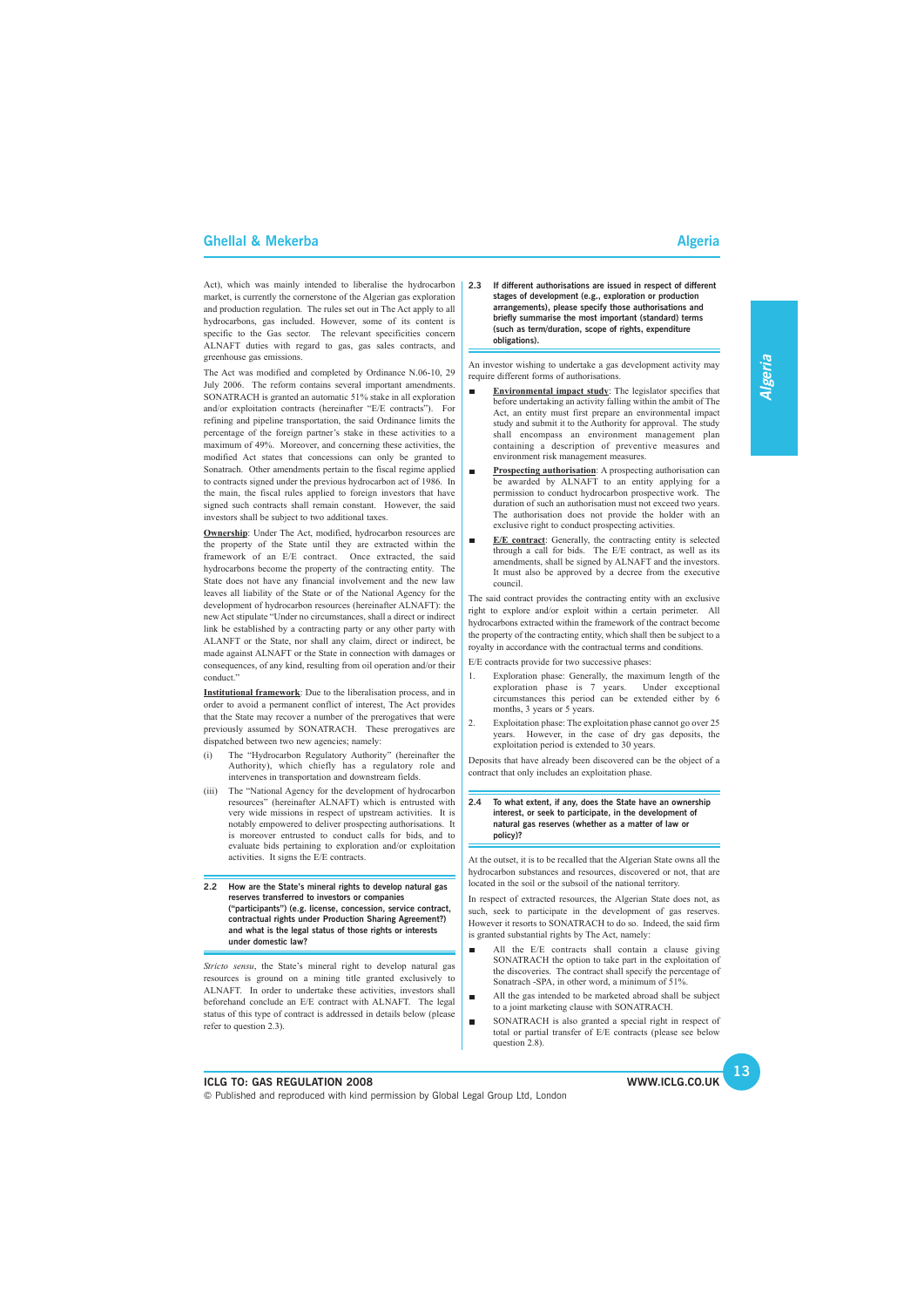### **WWW.ICLG.CO.UK ICLG TO: GAS REGULATION 2008**

© Published and reproduced with kind permission by Global Legal Group Ltd, London

### **Ghellal & Mekerba Algeria** Algeria Algeria Algeria Algeria Algeria Algeria Algeria Algeria Algeria Algeria Algeria

### **2.5 How does the State derive value from natural gas development (e.g. royalty, share of production, taxes)?**

- Surface tax area.  $\blacksquare$
- Royalty.
- Tax on oil revenues.
- Additional tax on performance.  $\blacksquare$
- Tax on flaring. г
- Property tax.
- Specific tax on water.  $\blacksquare$
- Specific tax on the use, abandonment or transfer of  $\blacksquare$ greenhouse gas emission credits.
- Fee of 1% on the transfer of contract rights and obligations.

Beside the essential role devoted to SONATRACH in this regard (see above question 2.4) the State derives value from natural gas development through the tax framework set up by The Act. Exploration and/or exploitation operations shall or may be subject to the payment of the following taxes:

A specific transitory regime is applied to the contracts which were concluded between foreign investors and SONATRACH before The Act came into force. These contracts shall be replaced by "parallel contracts", the content of which is very similar to the ones they replace. From a material standpoint the sole difference between the two is that SONATRACH no longer holds a mining title within the parallel contract framework. Also, from a fiscal standpoint, only SONATRACH is subject to The Act, the foreign partners remain subject to the previous legislation. However, the new Ordinance introduced a non-deductible tax on extraordinary profits on the foreign partners. The tax only applies to contracts concluded under Act N° 86-14. This tax shall be applicable to their share of the production when the monthly arithmetic average of Brent oil prices exceeds 30 dollars per barrel.

### **2.6 Are there any restrictions on the export of production?**

We are not aware of any direct restrictions on the export of production. However, one can point out several provisions contained in The Act that are likely to have an indirect impact on the export:

- Article 50 of The Act provides that a national energy policy can lead to production limitations. The minister in charge of hydrocarbons is empowered to fix the level and duration of such limitations and ALNAFT is entrusted to allocate them equitably among producers.
- Article 51 pertains to the satisfaction of domestic gas needs. ALNAFT may ask each gas producer to contribute (in proportion to its own production) to the national requirements.
- As mentioned above (please refer to question 2.4), gas deposits intended to be marketed abroad are subject to a clause of joint marketing with SONATRACH.

From a more general standpoint, it is to be recalled that the considered reform of The Act (please refer to question 2.1) aims to protect the "right of future generations" on hydrocarbons resources. However the only restriction is the participation of Sonatrach to the contracts with a minimum of 51% (please see question 2.1).

**2.7 Are there any currency exchange restrictions, or restrictions on the transfer of funds derived from production out of the jurisdiction?**

Regarding transfer of funds, The Act draws a distinction between non-residents and residents.

According to The Act, any entity with headquarters located beyond Algerian frontiers will be considered a non-resident. The entity's subsidiary will be considered a non-resident only if the entity's participation has been made available in convertible currencies.

The non-resident status provides investors with substantial advantages. According to Article 55 of The Act, the investor shall be authorised to:

- 1. Keep the proceeds derived from the exports of hydrocarbons abroad. The enjoyment of this right is, however, subject to a transfer of certain funds to the Bank of Algeria (please refer to question 2.9).
- 2. Transfer overseas the profit obtained from domestic sales.
- Entities with headquarters located in Algeria are considered  $\overline{\phantom{a}}$ residents. Contrary to non-residents, residents shall repatriate and transfer to the Bank of Algeria the proceeds of their exports. Residents can however transfer their proceeds abroad under two circumstances, namely:

1. When it has to pay the dividends it owes to its nonresident associates.

2. When an overseas transfer is necessary to allow it to conduct its legally defined activity abroad. In this case, a resident must nevertheless obtain the consent of the Currency and Credit Council in order to transfer.

### **2.8 What restrictions (if any) apply to the transfer or disposal of natural gas development rights or interests?**

Under The Act, transfer of gas development rights may be limited. According to Article 31 of The Act, the contracting entity may transfer all or part of its rights and duties in the contract. The entity must, however, comply with three conditions: (i) it must, beforehand, receive approval of ALNAFT; (ii) the transfer must be encompassed in an amendment to the initial contract, approved by governmental decree; and (iii) the transfer is subject to the payment of a non-deductible right equal to 1% of the transactional value.

In all cases, a transfer may be declined by the minister in charge of hydrocarbons if he deems it contrary to the public interest. Transfer may also be limited by SONATRACH's right of first refusal which must be exercised within a period not exceeding 90 days following ALNAFT's notification of transfer to SONATRACH.

### **2.9 Are participants obliged to provide any security or guarantees in relation to natural gas development?**

An operator can be obliged to provide different kinds of guarantees in order to undertake its gas development activities.

- **Guarantee of good performance**: E/E contracts shall  $\blacksquare$ contain a clause specifying the minimum amount of works that the contracting entity commits to perform during each exploration period. This commitment must be backed by a bank guarantee covering the amount of the minimum works programme to be performed. The guarantee must be issued by a first-rate financial institution and approved by ALNAFT. It is payable upon request by ALNAFT.
- **Transfer of funds requirement**: Non-residents are  $\blacksquare$ generally free to keep or transfer their proceeds abroad. To do so, they must transfer to the Bank of Algeria the convertible currency which is necessary to cover development, exploration, exploitation and transport costs. The transfer shall comprise the necessary payment for royalties and due taxes.

**Abandonment and/or restoration costs**: Be it in an E/E  $\blacksquare$ contract framework, or within a pipeline transportation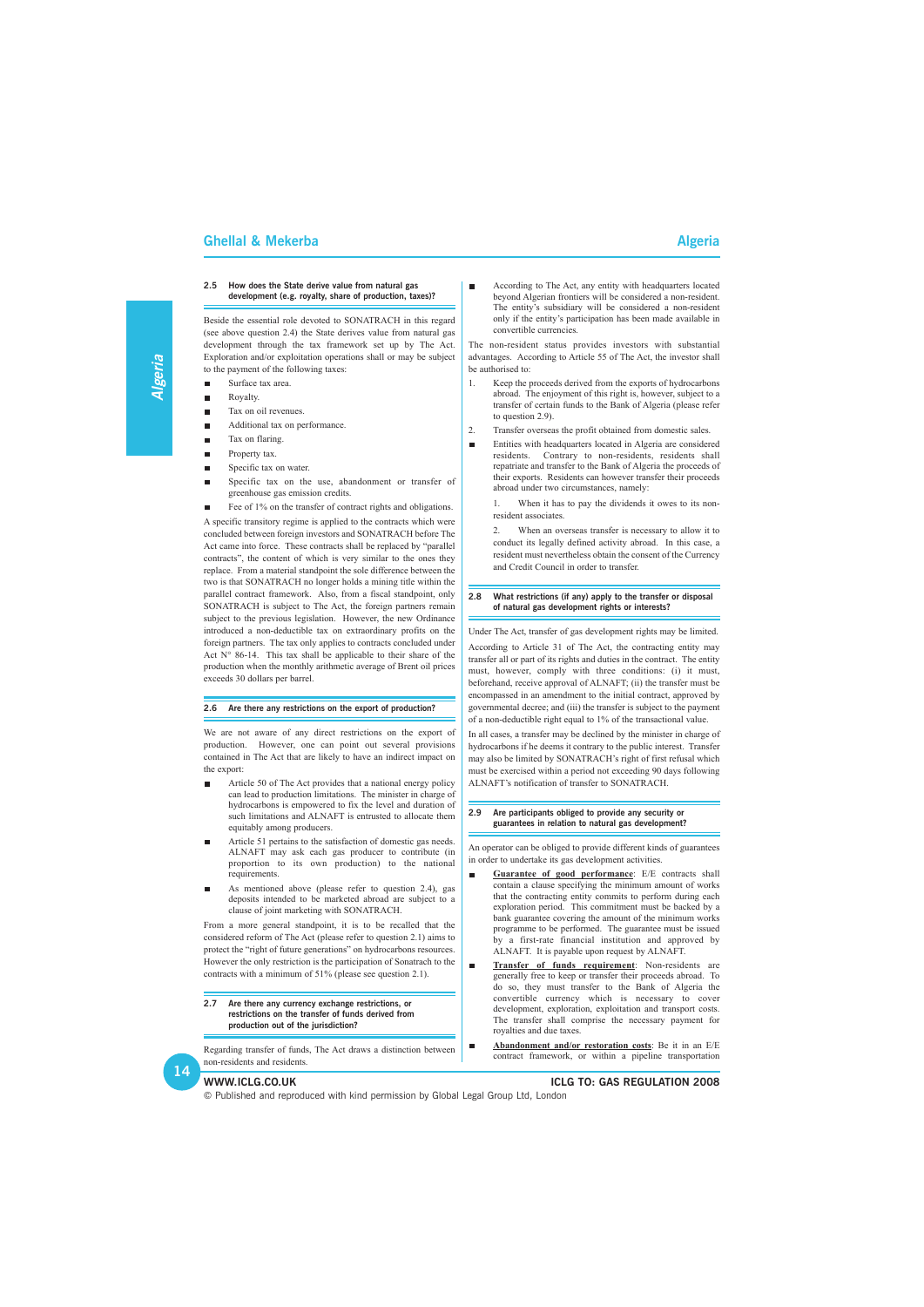

### **ICLG TO: GAS REGULATION 2008**

© Published and reproduced with kind permission by Global Legal Group Ltd, London

### **Ghellal & Mekerba** Algeria Algeria Algeria Algeria Algeria Algeria Algeria Algeria Algeria Algeria Algeria Algeria

concession, the contracting entity must assume all the costs pertaining to abandonment and/or restoration works that could arise at the cessation of the contract. In order to cover these costs, reserve funds must be deposited on an escrow account during each calendar year.

### **2.10 Can rights to develop natural gas reserves granted to a participant be pledged for security, or booked for accounting purposes under domestic law?**

This question seems to only address the pledge of the right to extract gas resources from the soil or the subsoil.

As explained above (please refer to question 2.1) such resources remain the property of the State as long as they have not been extracted. Therefore, investors shall be precluded from pledging the right at issue in this question.

We are not aware of a restriction on the possibility to book a right to develop natural gas reserves for accounting purposes. However the Algerian partner of the foreign investor may require to be informed of such a booking.

**2.11 In addition to those rights/authorisations required to explore for and produce natural gas, what other principal Government authorisations are required to develop natural gas reserves (e.g. environmental, occupational health and safety) and from whom are these authorisations to be obtained?**

Decree 88-35 of 16 February 1988 sets out the rules applied to the authorisations needed to build hydrocarbon production and transportation facilities. Although it has been issued under the previous legislation, the said decree is still deemed enforceable in practice. Its application shall however comply with article 110 of The Act whereby a decision pertaining to the required authorisations shall be issued within ninety days following a regular demand.

### **2.12 Is there any legislation or framework relating to the abandonment or decommissioning of physical structures used in natural gas development? If so, what are the principal features/requirements of the legislation?**

At the expiration of the E/E contract or of the transport concession, the ownership of all the facilities necessary to conduct the related activities shall be transferred to the State. At the time of transfer, the infrastructure must be operational and in a good working condition.

If the State refuses to assume the ownership of the facilities, the contracting entity will be held liable for all abandonment and/or restoration costs provided for in the contract, and imposed by industrial and environmental safety regulations.

Please refer to question 2.9 for more information on the reserve funds intended to cover abandonment and/or restoration expenses.

Under Act 02-01 of 5 February 2002, the gas transport network supplying the national market is a natural monopoly managed by GRTG SPA, the subsidiary of the State owned company, SONELGAZ. Distributors shall be granted an access to the said network on the ground of a Third Party Access right (hereinafter TPA) which will be addressed in further details below (please refer to question 4.6).

### **3 Importation / Exportation**

**3.1 Outline any regulatory requirements, or specific terms,**

**limitations or rules applying in respect of cross-border sales or deliveries of natural gas (including LNG).**

There is no specific rule aiming at quantitatively restricting imports or exports. However, as mentioned in the previous section (please refer to question 2.6) exports may be indirectly restricted by different provisions contained in The Act.

Refining: An authorisation is normally required to build  $\blacksquare$ facilities relating to these activities

From a general standpoint, one must bear in mind that Algeria has signed an Association Agreement with the European Union, which entered into force on September 1st 2005. The said agreement has repealed and replaced the Cooperation Agreement of 1978. Both of these agreements aim at progressively eliminating restrictions on imports or exports and at ultimately setting forth a free trade area between the signatory parties.

The provisions pertaining to the free movement of goods have a direct effect, meaning that they can be invoked before a court. Such provisions can thus be used as an efficient tool to tackle measures that hinder commerce between Algeria and the European Union. A pending case before the European Court of Justice (hereinafter ECJ) provides a good instance of the impact of these rules in the gas sector. Indeed, the European Commission, as the guardian of the Treaties founding the European Union, has recently filed a suit before the ECJ to seek the annulment of an Italian tax which limits Algerian gas exports by charging pipeline transport. The European Commission notably claims that the tax at issue infringes the provisions pertaining to the free movement of goods contained in the Cooperation Agreement.

### **4 Transportation**

### **4.1 Outline broadly the ownership, organisational and regulatory framework in relation to transportation pipelines and associated infrastructure (such as natural gas processing and storage facilities).**

The liberalisation of the gas sector implies an open access to transportation, refining and storage facilities. Therefore, The Act contains certain provisions addressing these essential issues. The legal framework ruling transportation activities also stems from Act 02-01 that only addresses gas intended to be traded on the domestic market.

Transportation: As mentioned above, a distinction is to be  $\blacksquare$ drawn between the transportation network supplying domestic needs (1) and other transport facilities (2):

2. In respect of transportation facilities that are not intended to supply national demand, the rules provided for by The Act are quite different. In accordance with the new law modified, all the firms that have been granted a concession can undertake the construction and the operation of a transportation network. The said deed is provided on order of the minister in charge of hydrocarbons for fifty years. With the exception of an act of God, the holder cannot suspend operations.

Other than concession holders, firms can have an access to transportation facilities on the ground of a TPA right. The regime of this right is addressed below (please refer to question 4.6).

- 
- Storage: The rules regarding storage facilities are roughly the same as those pertaining to transportation. An authorisation is required to build infrastructures relating to these activities. Firms that have not been granted such an authorisation can be provided an access to storage facilities on the basis of a TPA right.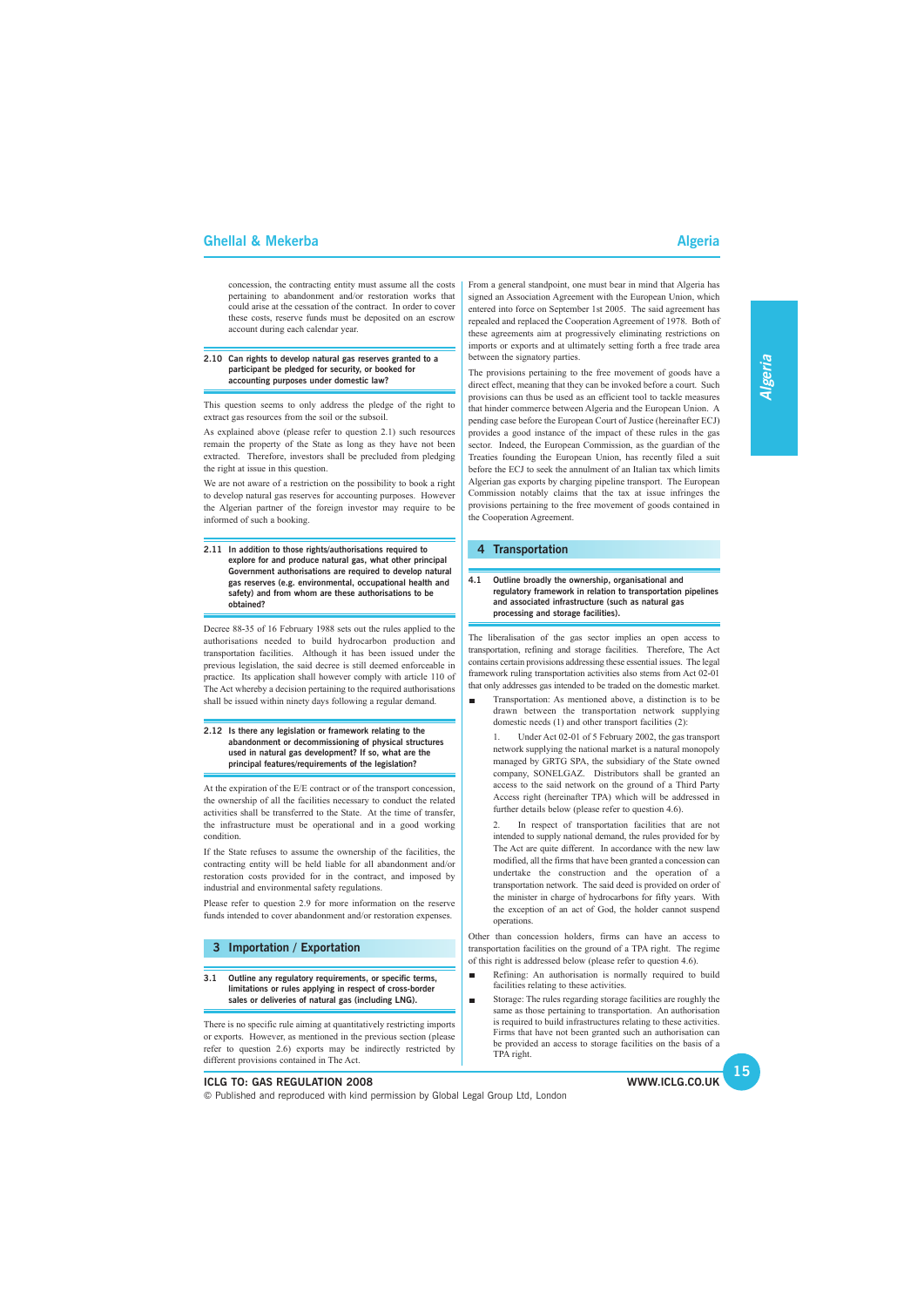

### **WWW.ICLG.CO.UK ICLG TO: GAS REGULATION 2008**

© Published and reproduced with kind permission by Global Legal Group Ltd, London

### **Ghellal & Mekerba** Algeria Algeria Algeria Algeria Algeria Algeria Algeria Algeria Algeria Algeria Algeria Algeria

### **4.2 What Governmental authorisations (including any applicable environmental authorisations) are required to construct and operate natural gas transportation pipelines and associated infrastructure?**

- to acquire land;  $\blacksquare$
- to acquire a right to use the maritime domain; and  $\blacksquare$
- to expropriate.

Decree 88-35 sets out the rules applied to the authorisations required to build hydrocarbon production and transportation facilities. Please refer to question 2.11 for more information on this decree.

**4.3 In general, how does an entity obtain the necessary land (or other) rights to construct natural gas transportation pipelines or associated infrastructure? Do Government authorities have any powers of compulsory acquisition to facilitate land access?**

The holder of a pipeline transportation concession may benefit from the following rights:

The fees inherent to the authorisation procedure shall be borne by the concession holder.

Only SONELGAZ can request the deeds required to build the transportation network used to meet domestic needs.

### **4.4 How is access to natural gas transportation pipelines and associated infrastructure organised?**

The Act guarantees TPA rights to the existing pipeline network. However, this access will only be approved upon payment of an equitable tariff. The Authority is in charge of equalising access tariffs via a special fund.

In application of Act 02-01, distributors are also granted a TPA right to the network used to transport gas intended to be traded on the domestic market. The Electricity and Gas Regulation Commission (hereinafter the Commission) is empowered to set the tariff that distributors are to pay in exchange of TPA.

### **4.5 To what degree are natural gas transportation pipelines integrated or interconnected, and how is co-operation between different transportation systems established and regulated?**

Most of the gas pipelines originate from Hassi R'mel, the largest gas field of Algeria (please refer to question 1.1 for more information on export pipelines). The Transmed and MEG pipelines are not interconnected.

Under Act 02-01, the gas transport network for the national market is a natural monopoly managed by SONELGAZ. Therefore, there are no issues concerning interconnection to other transportation networks.

**4.6 Outline any third-party access regime/rights in respect of natural gas transportation and associated infrastructure. For example, can the regulator or a new customer wishing to transport natural gas compel or require the operator/owner of a natural gas transportation pipeline or associated infrastructure to grant capacity or expand its**

**facilities in order to accommodate the new customer? If so, how are the costs (including costs of interconnection, capacity reservation or facility expansions) allocated?**

As mentioned above (please refer to question 4.1), firms that have not been awarded pipeline transportation concessions or authorisations to

build storage infrastructure can be provided a TPA right.

However, it must be stressed that in the absence of regulations giving more details on the TPA, the content of the said right is still unclear. Indeed, The Act only provides elusive indications in this respect, namely:

- TPA rights shall be subject to the payment of non- $\blacksquare$ discriminatory "per zone" tariffs.
- The standard used to determine the pipeline transportation tariffs must coincide with the following objectives which are to:

1. offer the lowest possible tariff to users without jeopardising the continuity of service;

- 2. improve operational efficiency;
- 3. reduce operational costs; and

4. enable the concession holder to cover operational cost, pay the fees and taxes it owes, amortise investment and financial charges, and earn a reasonable profit.

The Authority will have jurisdiction to ensure that  $\blacksquare$ regulations pertaining to TPA are complied with.

The TPA regime organised by Act 02-01 is very similar to the one described above:

- The right is subject to the payment of a transparent and non- $\blacksquare$ discriminatory tariff set by the Commission.
- The tariff shall cover all the costs that the transportation operator had to incur in order to carry out its activity.
- $\blacksquare$ TPA shall be refused only in case of a proven lack of capacity.
- The operator can bring an action before the Commission in  $\blacksquare$ the event where a TPA is refused.
- **4.7 Are parties free to agree the terms upon which natural gas is to be transported or are the terms (including costs/tariffs which may be charged) regulated?**

As mentioned above (please refer to question 4.6), price upon which gas is transported shall be regulated.

The others terms of the gas transportation contract are not dealt with by The Act.

### **5 Transmission / Distribution**

### **5.1 Outline broadly the ownership, organisational and regulatory framework in relation to the natural gas transmission/distribution network.**

According to Act 02-01, only firms that have been granted a concession may build and operate a distribution network. The concession holder, selected after a call for bids, becomes the owner of the facilities.

A concession was granted to all SONELGAZ subsidiaries involved in distribution activities prior to entry into force of Act 02-01.

Concession holders are subject to the public service obligations defined by Act 02-01.

**5.2 What Governmental authorisations (including any applicable environmental authorisations) are required to operate a distribution network?**

Applicants for a concession shall comply with all relevant environmental and technical legislation and must hold all authorisations resulting thereof.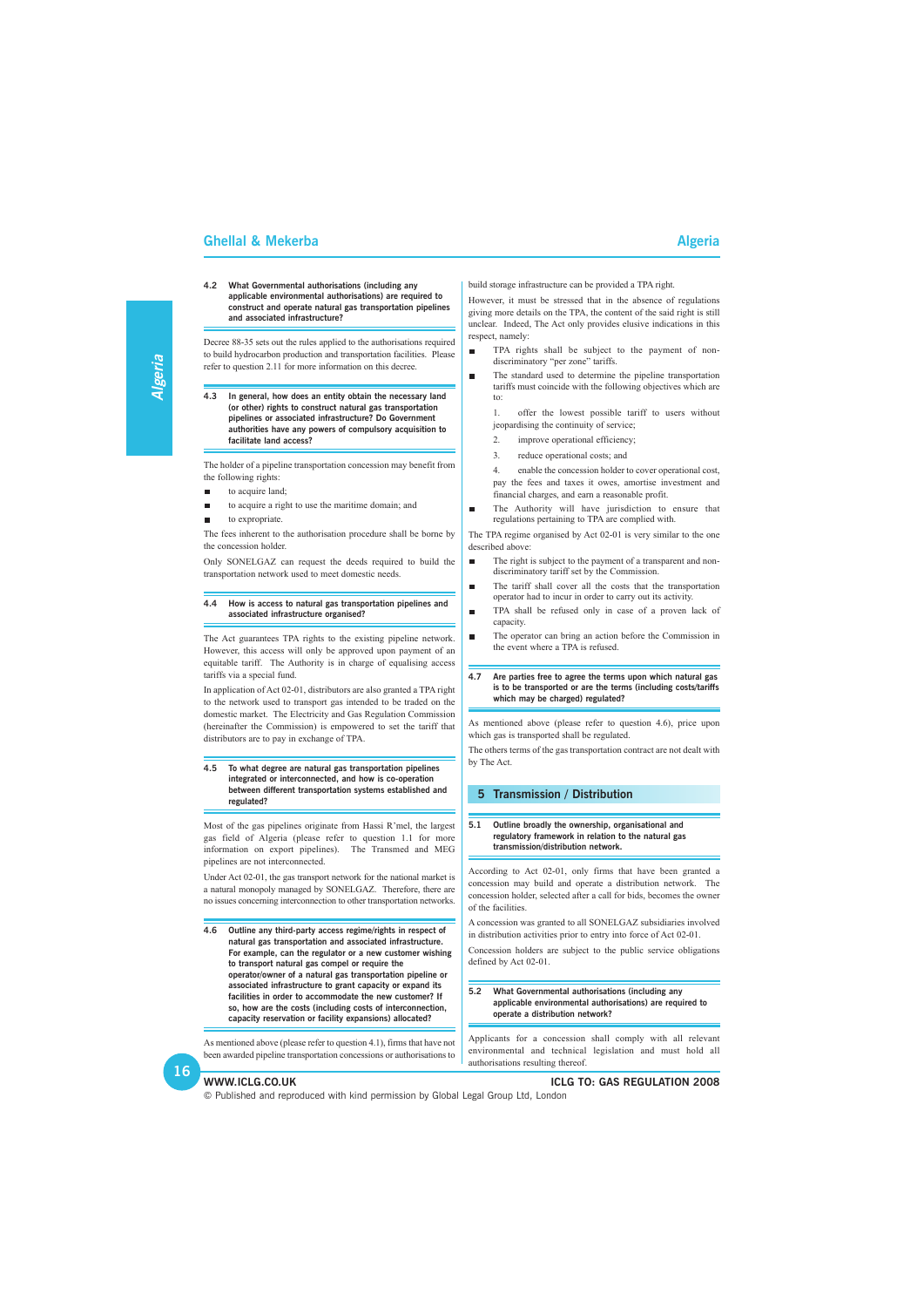### **Ghellal & Mekerba** Algeria Algeria Algeria Algeria Algeria Algeria Algeria Algeria Algeria Algeria Algeria Algeria

### **5.3 How is access to the natural gas distribution network organised?**

Access to the natural gas distribution network can be requested on the basis of a TPA right provided for by Act 02-01. The regime of this TPA is similar to the one regulating access to the network intended to satisfy domestic needs (please refer to question 4.6).

### **5.4 Can the regulator require a distributor to grant capacity or expand its system in order to accommodate new customers?**

The concession holder must comply with all the technical requirements defined in the contract. These requirements can include the development of distribution networks.

Aside from these duties, there is no specific provision allowing the regulator to request an expansion of the distributor's network.

### **5.5 What fees are charged for accessing the distribution network, and are these fees regulated?**

The access to the distribution network is regulated by Act 02-01. The Commission is in charge of setting a tariff which will be based on the principles of transparency and non discrimination. According to Act 02-01, such tariffs shall cover all investment costs and allow for a reasonable profit.

### **5.6 Are there any restrictions or limitations in relation to acquiring an interest in a gas utility, or the transfer of assets forming part of the distribution network (whether directly or indirectly)?**

According to article 168 of Act 02-01, any entity can take a stake in the capital of GRTG SPA (please refer to question 4.1). However, SONELGAZ shall remain the major stakeholder of GRTG SPA.

The concession cannot be transferred.

### **6 Natural Gas Trading**

### **6.1 Outline broadly the ownership, organisational and regulatory framework in relation to natural gas trading. Please include details of current major initiatives or policies of the Government or regulator (if any) relating to natural gas trading.**

The price of gas intended to fulfil the domestic needs is strictly regulated. This is due to the fact that the gas supplying activity is considered a public service. Only holders of authorisations can undertake gas trading activities. The manager of the domestic transport network cannot buy or sell gas.

In respect of gas intended to be traded abroad, The Act only requires that the sale contract be transferred to ALNAFT in order to enable it to fix the benchmark price. The Act also provides that the gas sale contract shall contain mandatory information, notably the name of the buyer, the total quantity of gas sold, and the duration of the contract or the price.

### **WWW.ICLG.CO.UK 17 ICLG TO: GAS REGULATION 2008** © Published and reproduced with kind permission by Global Legal Group Ltd, London **6.2 What range of natural gas commodities can be traded? For example, can only "bundled" products (i.e., the natural gas commodity and the distribution thereof) be traded?** We are not aware of such restrictions. **practices?** The "Conseil de la concurrence" may upon request or on its own initiative: Take decisions bringing an end to the anti-competitive practice.

### **7 Liquefied Natural Gas**

### **7.1 Outline broadly the ownership, organisational and regulatory framework in relation to LNG facilities.**

The four existing LNG facilities (Arzew and Skikda) are currently owned by Sonatrach. There is no remarkable regulatory framework relating to LNG facilities. However, article 77 of The Act allows authorised entities to undertake "refining and transformation activities", and The Act provides that gas liquefaction is a form of hydrocarbon "transformation".

### **7.2 What Governmental authorisations are required to construct and operate LNG facilities?**

The Act states that authorisations will be granted according to rules set forth in a governmental regulation which has yet to be issued.

### **7.3 Is there any regulation of the price or terms of service in the LNG sector?**

We are not aware of any LNG specific price regulation or terms of service. Please refer to question 6.1 for more information on general gas pricing regulation.

### **8 Competition**

### **8.1 Which Governmental authority or authorities are responsible for the regulation of competition aspects, or anti-competitive practices, in the natural gas sector?**

Algerian competition rules are contained in Ordinance 03-03 repealing Ordinance 96-05. According to the Ordinance 03-03 the "Conseil de la concurrence" (Competition Authority) has jurisdiction over competition matters.

The Authority normally has jurisdiction over TPA issues. However, it is noteworthy that such issues may fall within the ambit of the competition rules over which the "Conseil de la concurrence" has jurisdiction. Competition law is relatively new to Algeria, and its application is needed in order to clarify the roles of the abovementioned entities with respect to the natural gas sector.

### **8.2 To what criteria does the regulator have regard in determining whether conduct is anti-competitive?**

Under Algerian competition law, which is derived from European competition law, the following practices are regarded as anticompetitive and thus forbidden:

- $\blacksquare$ Agreements or concerted practices.
- Abuse of a dominant position.  $\blacksquare$
- Abuse of an economic dependence.  $\blacksquare$
- Predatory pricing (prix abusivement bas).  $\blacksquare$

### **8.3 What power or authority does the regulator have to**

**preclude or take action in relation to anti-competitive**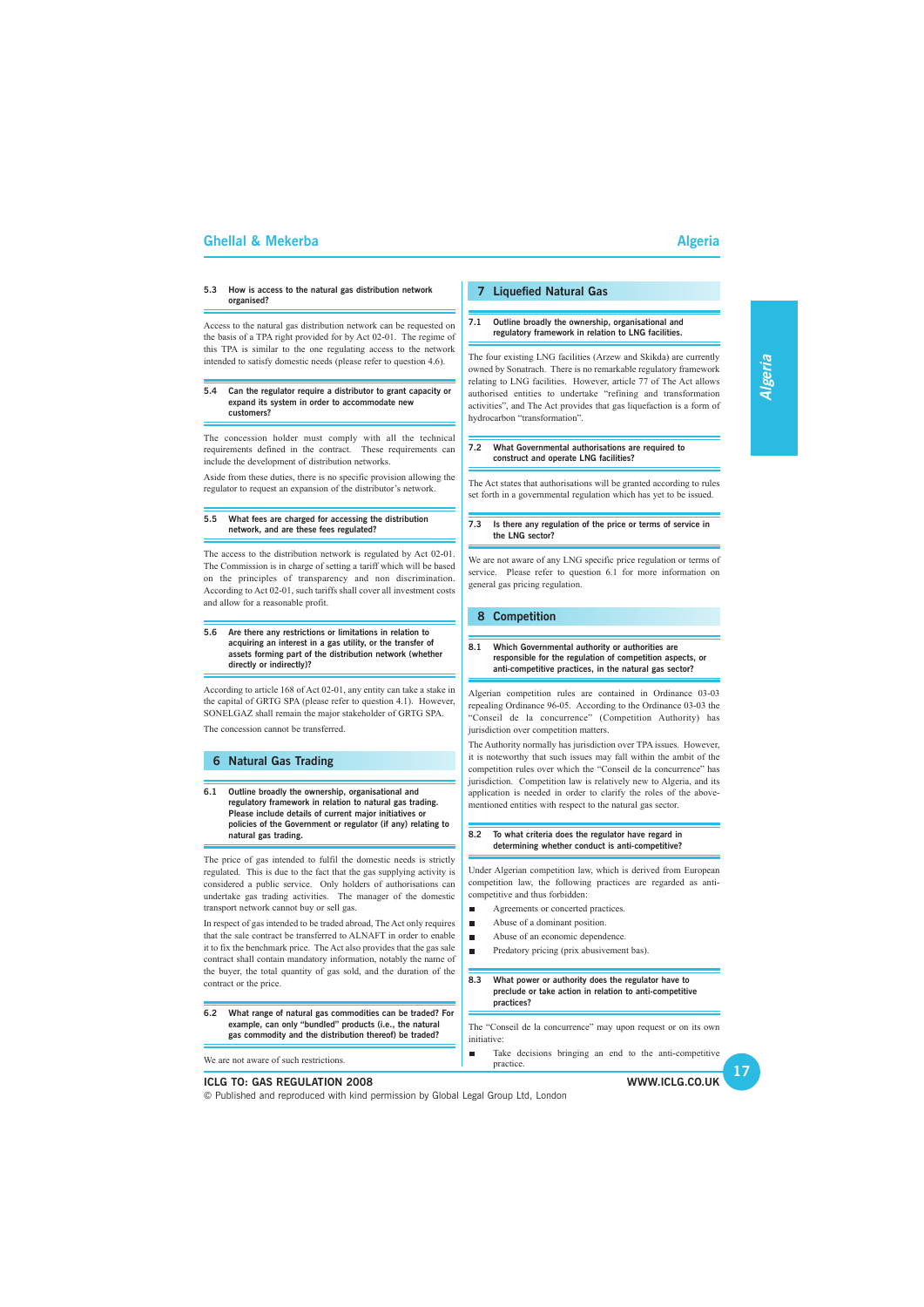### **WWW.ICLG.CO.UK ICLG TO: GAS REGULATION 2008**

© Published and reproduced with kind permission by Global Legal Group Ltd, London

### **Ghellal & Mekerba** Algeria Algeria Algeria Algeria Algeria Algeria Algeria Algeria Algeria Algeria Algeria Algeria

- Order interim measures.
- Impose fines.
- Impose the publication of a decision extract.

**8.4 Does the regulator (or any other Government authority) have the power to approve/disapprove mergers or other changes in control over businesses in the natural gas sector, or proposed acquisitions of development assets, transportation or associated infrastructure or distribution assets? If so, what criteria and procedures are applied? How long does it typically take to obtain a decision approving or disapproving the transaction?**

The "Conseil de la concurrence" is empowered to assess whether a merger is likely to affect competition. It can preclude an operation that may have as an effect to reinforce the dominant position of a firm. The "Conseil de la concurrence" has to take its decision within a three-month period following a notification. Such a decision can be subject to appeal before the "Conseil d'Etat" (Algeria's supreme administrative jurisdiction).

One has to underline that for the sake of general interest, the Government can authorise an operation that has been refused by the "Conseil de la concurrence".

Moreover, the takeover of an electricity producer by a gas transporter, distributor or trader shall always be subject to the prior approval of the Commission.

### **9 Foreign Investment and International Obligations**

**9.1 Are there any special requirements or limitations on acquisitions of interests in the natural gas sector (whether development, transportation or associated infrastructure, distribution or other) by foreign companies?**

There is no specific limitation on acquisition of interest in the gas sector by foreign firms.

However, the rights granted to SONATRACH in which it is not a stakeholder (please refer to questions 2.4 and 4.1) and relating to the transfer of contracts (please refer to question 2.8), may affect all firms whether foreign or domestic.

Furthermore, Act 02-01 provides that the Algerian State shall remain the main stakeholder of SONELGAZ SPA.

### **9.2 To what extent is regulatory policy in respect of the natural gas sector influenced or affected by international treaties or other multinational arrangements?**

The Association agreement signed between Algeria and the European Union, which aims to set forth a free trade area, may very well influence the regulatory policy applied to the gas sector. Moreover, owing to the fact that European countries are the main purchasers of Algerian gas, the EU internal market gas rules may affect the Algerian gas sector. These rules mainly stem from Directive 2003/55/EC on "Common rules for the internal market in natural gas" and from Directive 2004/67/EC concerning to safeguard security of natural gas supply".

Algeria has also signed and ratified the Kyoto protocol that entered into force on the 16th February 2006.

### **10 Dispute Resolution**

**10.1 Provide a brief overview of compulsory dispute resolution procedures (statutory or otherwise) applying to the natural gas sector (if any), including procedures applying in the context of disputes between the applicable Government authority/regulator and: participants in relation to natural gas development; transportation pipeline and associated infrastructure owners or users in relation to the transportation, processing or storage of natural gas; and distribution network owners or users in relation to the distribution/transmission of natural gas.**

In Algeria, the possibility to resort to international commercial arbitration stems from article 458 bis of the Civil Procedure Code. Only disputes involving at least one firm headquartered abroad may be the object of an international commercial arbitration. Concerning the gas sector, this option is subject to some additional provisions set forth by The Act.

Indeed, any dispute opposing ALNAFT and a contracting entity and relating to the interpretation and/or the performance of a contract shall be subject to conciliation under the conditions agreed to in the contract. The dispute may be submitted to international arbitration only if the conciliation fails.

Notwithstanding the aforementioned provisions, if a contracting entity fails to meet its regulatory or contractual duties, the contract can be cancelled 30 days after a formal notification is considered unsuccessful.

**10.2 Is Algeria a signatory to, and has it duly ratified into domestic legislation: the New York Convention on the Recognition and Enforcement of Foreign Arbitral Awards; and/or the Convention on the Settlement of Investment Disputes between States and Nationals of Other States ("ICSID")?**

Algeria signed the Convention on the Recognition and Enforcement of Foreign Arbitral Awards on February 7th 1989. The Convention on the Settlement of Investment Disputes between States and National of Others States entered into force on March 22nd 1996.

### **10.3 Is there any special difficulty (whether as a matter of law or practice) in litigating, or seeking to enforce judgments or awards, against Government authorities or State organs (including any immunity)?**

As mentioned above (please refer to question 10.1), only disputes involving at least one foreign firm can be subject to international commercial arbitration. This condition is not fulfilled when an investor decides, or is required, to incorporate in Algeria.

Under domestic law, public entities are not granted a jurisdictional immunity.

**10.4 Have there been instances in the natural gas sector when foreign corporations have successfully obtained judgments or awards against Government authorities or State organs pursuant to litigation before domestic courts?**

We are not aware of any gas relevant dispute between a foreign corporation and a State organ brought before a domestic court. However, numerous disputes relating to the gas sector and involving State organs have been ruled by the ICC.

**Algeria**